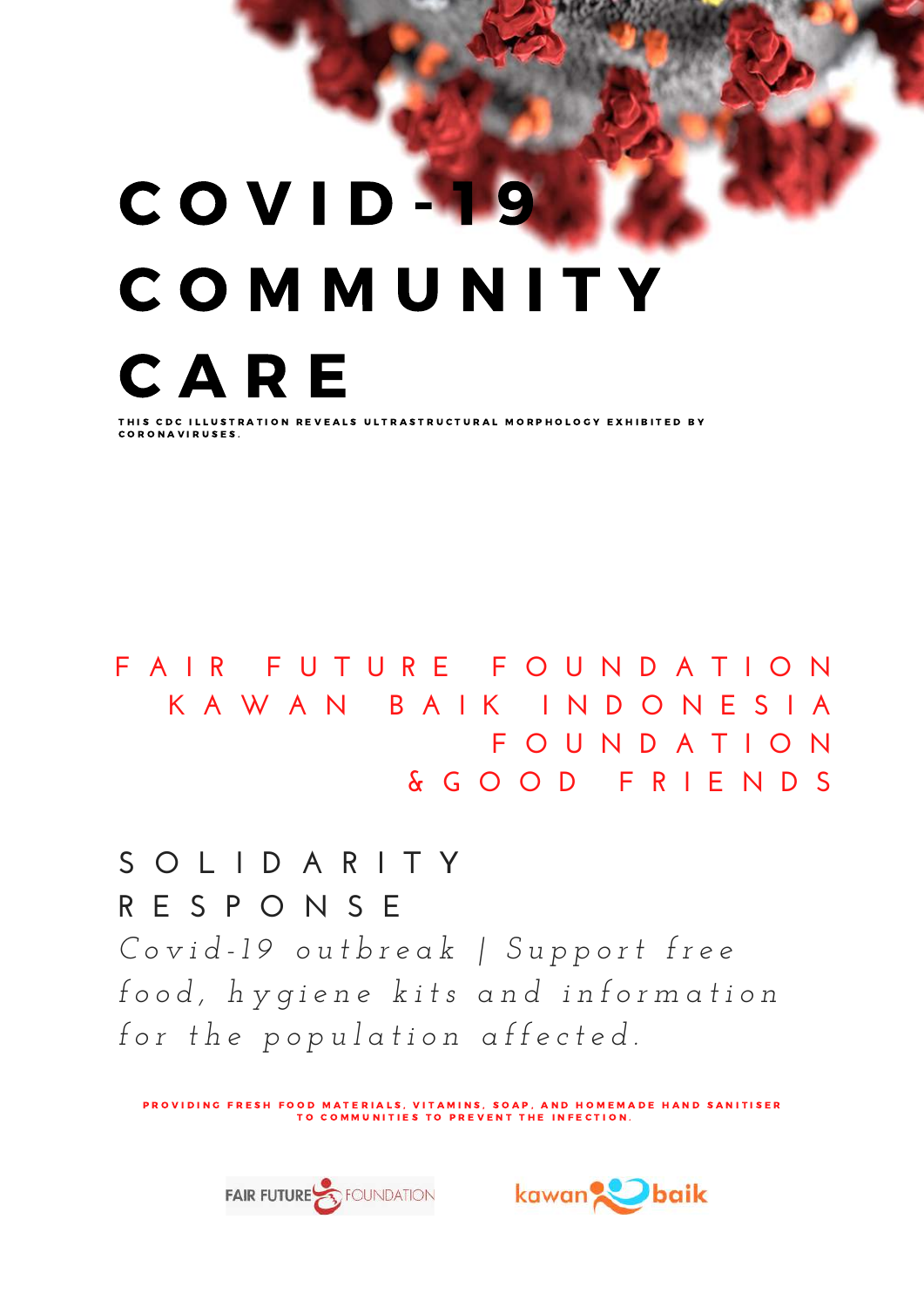## WHAT IS A C O R O N A V I R U S ?

Coronaviruses is (CoV) are a large family of viruses that causes illness ranging from the common cold to more severe diseases such a Middle East Respiratory Syndrome *( M E S R - C o V ) a n d S e v e r e A c u t e* Respiratory Syndrome (SARS-CoV)

Sources: World Health Organisation

ORGANISING INFORMATION SESSIONS A BOUT THE VIRUS DURING WHICH WE WILL TEACH HOW TO MAKE HAND SANITISER. HOW TO PROTECT OURSELVES AND TO PROTECT OTHERS. PROVIDING FRESH FOOD MATERIALS, VITAMINS, SOAP, AND HOME MADE HAND SANITISER TO COMMUNITIES TO PREVENT THE INFECTION.

In response to the evolution of the COVID-19 outbreak, Kawan Baik Indonesia Foundation and Fair Future Foundation are taking basic level action to help local communities who are impacted on their health and on the socio-economic level. Public health should come first, economics can come later. But until now the government put the economical consideration first.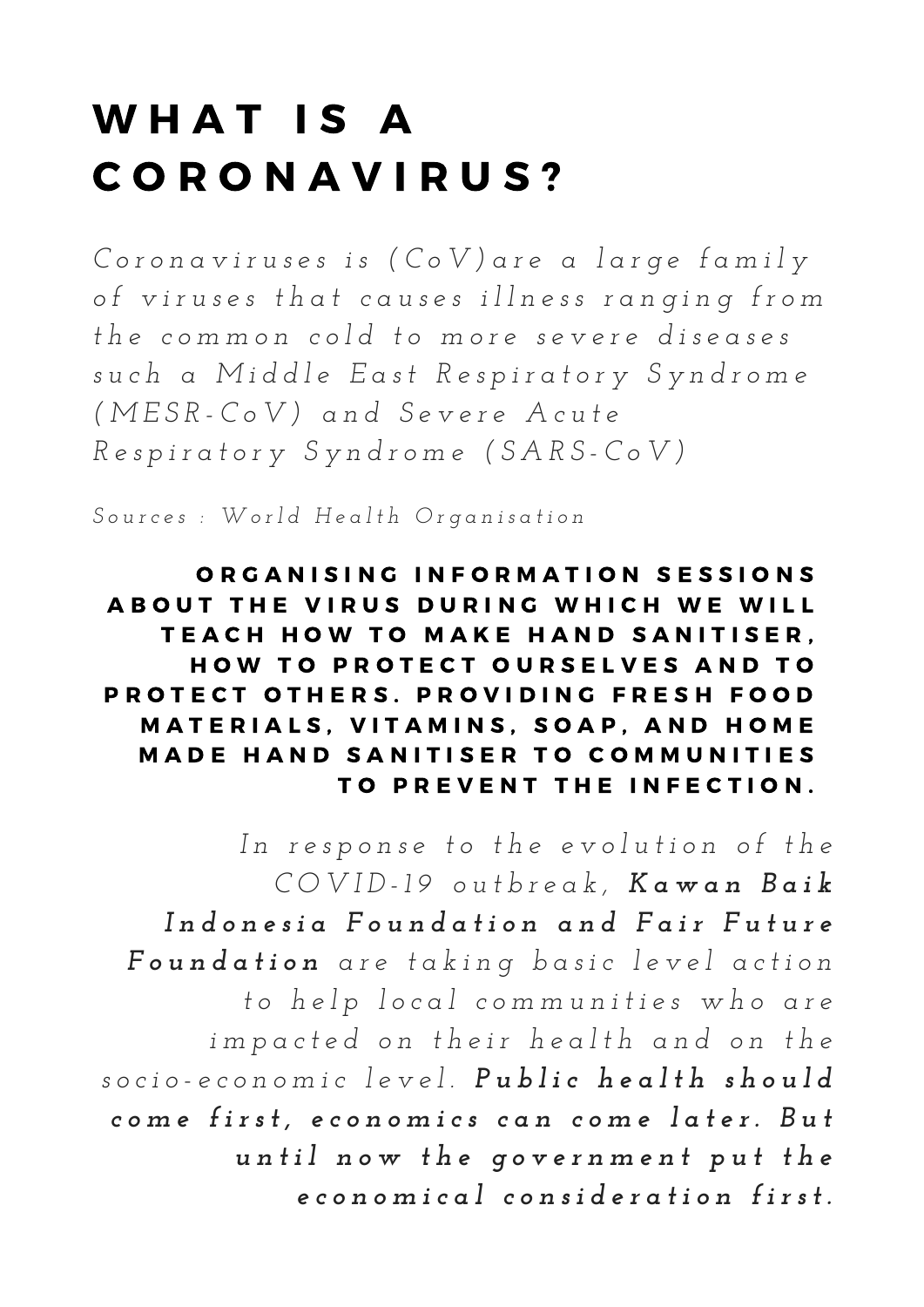

**" T h e r e a r e m a n y o f u s w h o w o r k t o e a t t o d a y , w e c a n ' t w o r k f r o m h o m e " s a i d a s t r e e t v e n d o r i n D e n p a s a r .**

In response to the evolution of the COVID-19 outbreak, Kawan Baik Indonesia Foundation and Fair Future Foundation are taking basic level action to help local communities who are impacted on their health and on the socio-economic level. Public health should come first, economics can come later. But until now the government put the economical consideration first.

Kawan Baik Indonesia Foundation, Fair Future Foundation, and the Good Friends will support the community with daily-income and people in need affected by the epidemic of the COVID-19 by giving some fresh materials nutritious foods, sanitary kits and right information about the COVID-19.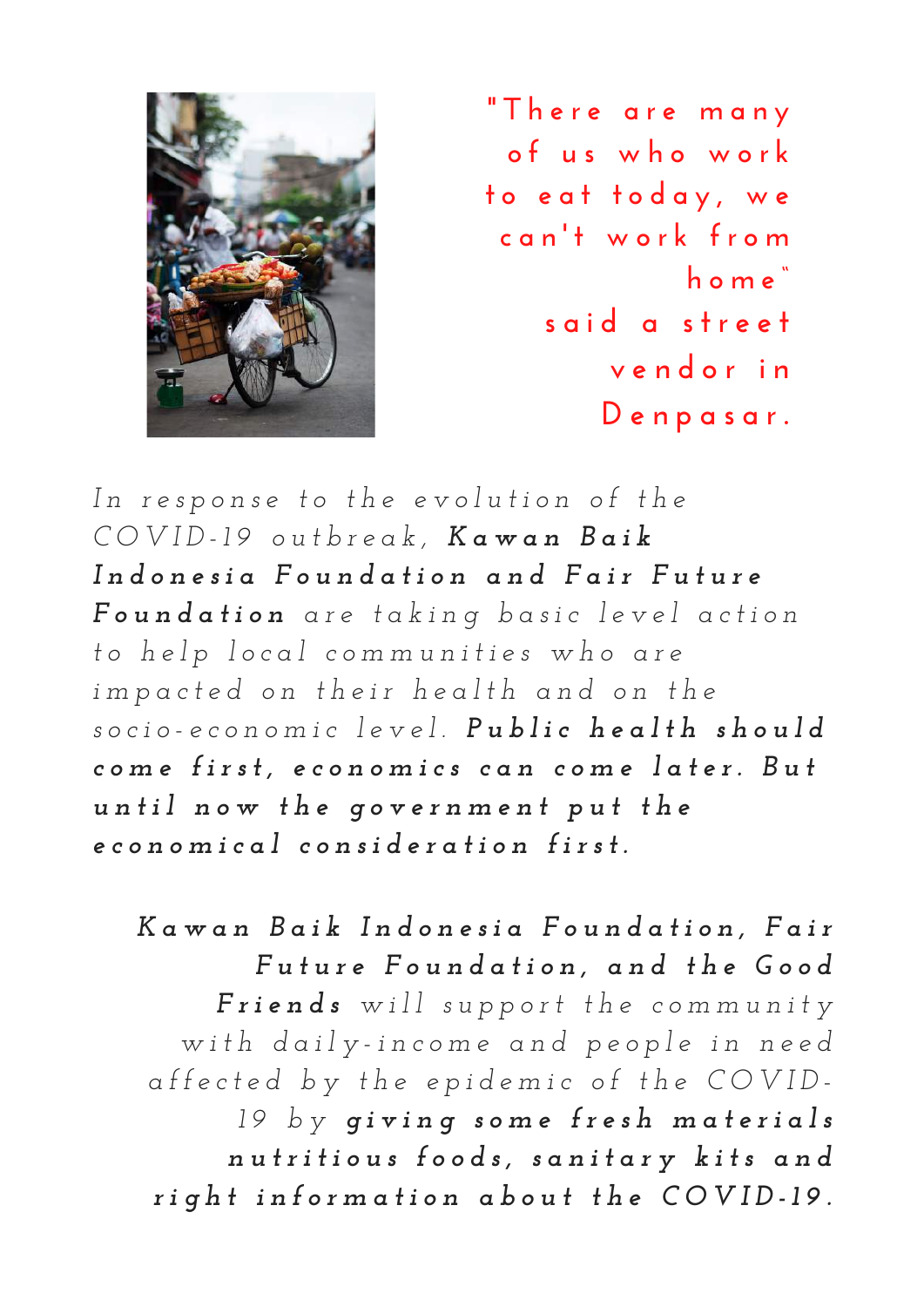#### THAT IS A FACT

that more than half of the population in Indonesia are daily-income residents working in the informal sector. The Central Statistics Agency (BPS) noted that the informal sector dominates *e m p l o y m e n t i n I n d o n e s i a .* In February 2019, there were 74 million people aged 15 years and over who worked in the informal sector, while only 55.3 million people are working in *t h e f o r m a l s e c t o r . ( \* )*

For now, the government does not give much information, about how people should act in their daily life to protect themselves, their families, friends, and neighbours against the virus. The Indonesian communities are struggling on the financial and nutritional aspect. Furthermore, the various penury (including masks, drugs, hospital goods as single-use equipment and of course... Sanitiser) all around the world makes the situation worst and people are getting *a n x i o u s . .*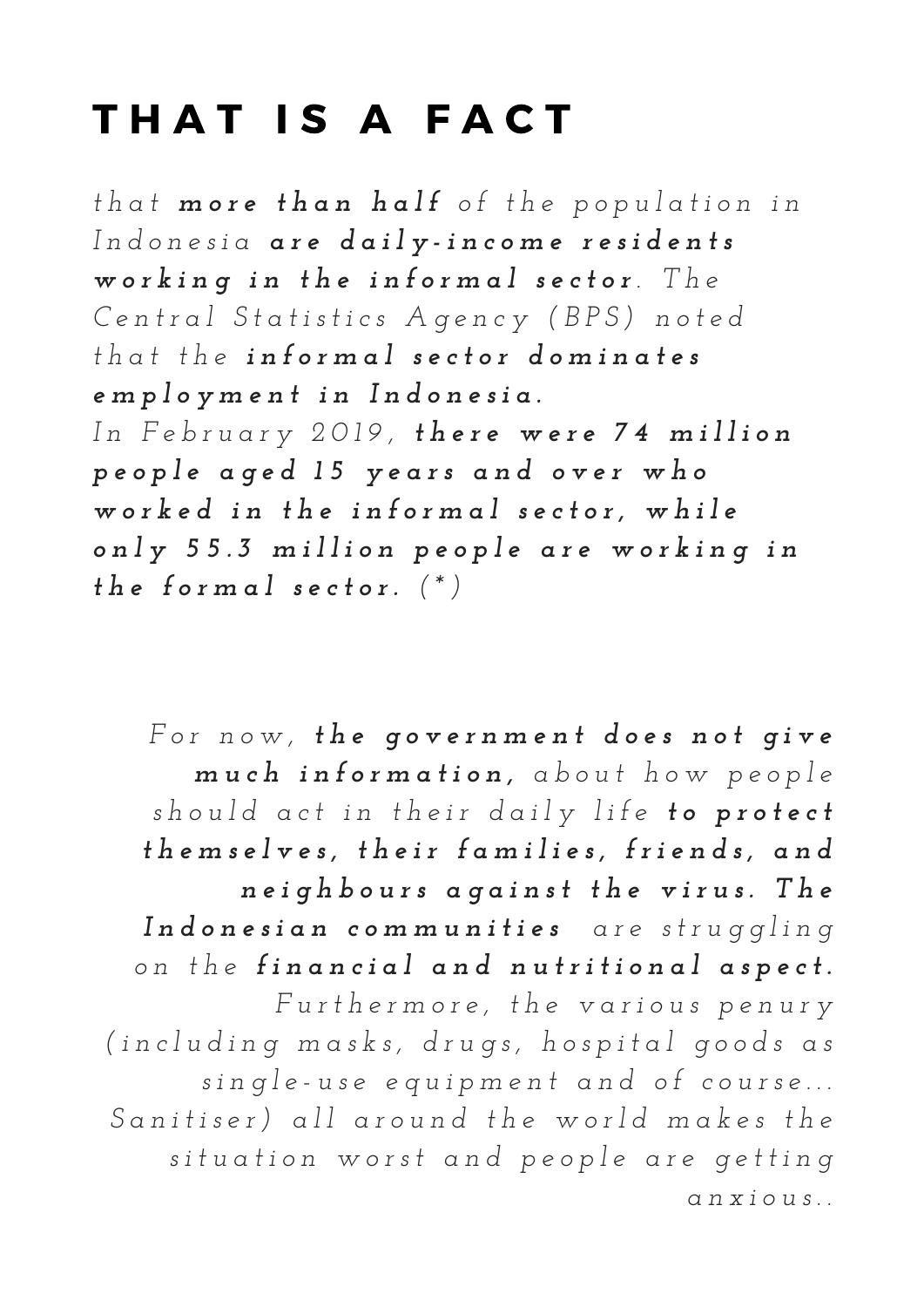UNFORTUNATELY. THE VERY FEW INFORMATION MESSAGES ISSUED BY HEALTH AUTHORITIES DO NOT REACH THE VAST MAJORITY OF PEOPLE LIVING IN RURAL AREAS. INDONESIA AS A REMINDER IS THE 4 TH LARGEST POPULATION IN THE WORLD. WE ARE THEREFORE TALKING A B O U T N E A R L Y O N E H U N D R E D MILLION PEOPLE WHO DO NOT HAVE A C C E S S TO INFORMATION AND WHO ARE PEOPLE COMMONLY CALLED " H I G H R I S K " .

#### #stayhomestaysave #safehands #getthefacts #nottherumors # c o r o n a v i r u s # C O V I D 1 9

#### *A I M*

- · Inform the communities through small groups conferences on the *v i r u s 's s p r e a d a n d t r a n s m i s s i o n ,*
- *I n f o r m a n d a d v i c e o n h y g i e n e* measures to adopt to control this *s p r e a d ,*
- *L e a r n h o w t o m a k e h o m e m a d e s a n i t i s e r ,*
- · Provide sanitiser, soap, fresh *m a t e r i a l s , a n d v i t a m i n s ,*
- *P r o v i d e k n o w l e d g e a n d* information on the virus and how to protect ourselves and others.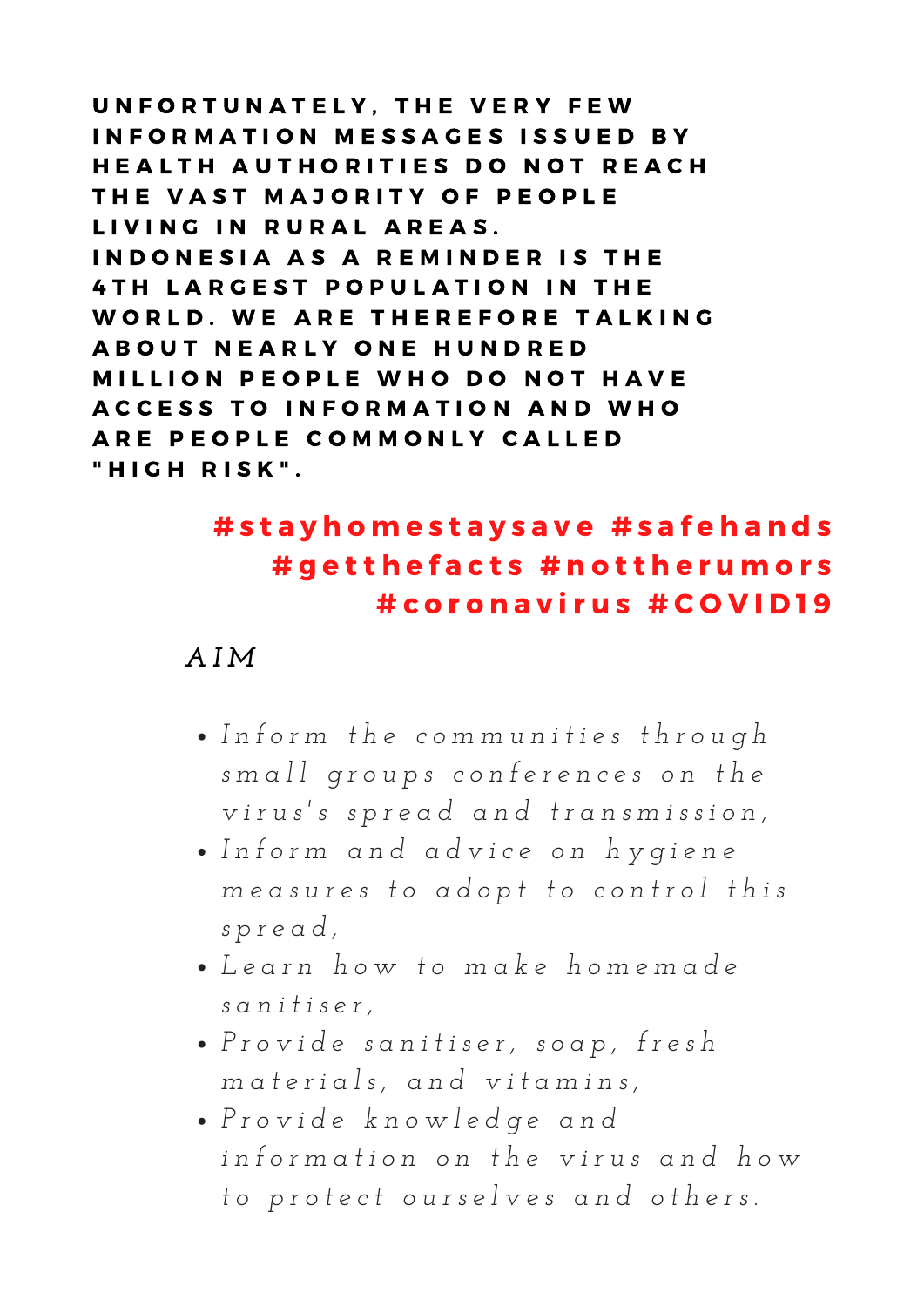## **OUTPUT**

- The communities will have a better understanding of the global situation and on the virus. Thanks to the head of villages who will assist in the conferences, the information will spread *t o a l a r g e r a u d i e n c e .*
- . The people will learn how to make sanitiser and this knowledge will also spread and they will prepare their own *a t h o m e .*
- · People who are the most impacted on the economical level will have a supply of food and vitamins to help their *i m m u n e s y s t e m .*
- · Misinformation will decrease and we will avoid misunderstanding which can *l e a d t o p a n i c a n d p a r a n o i a .*

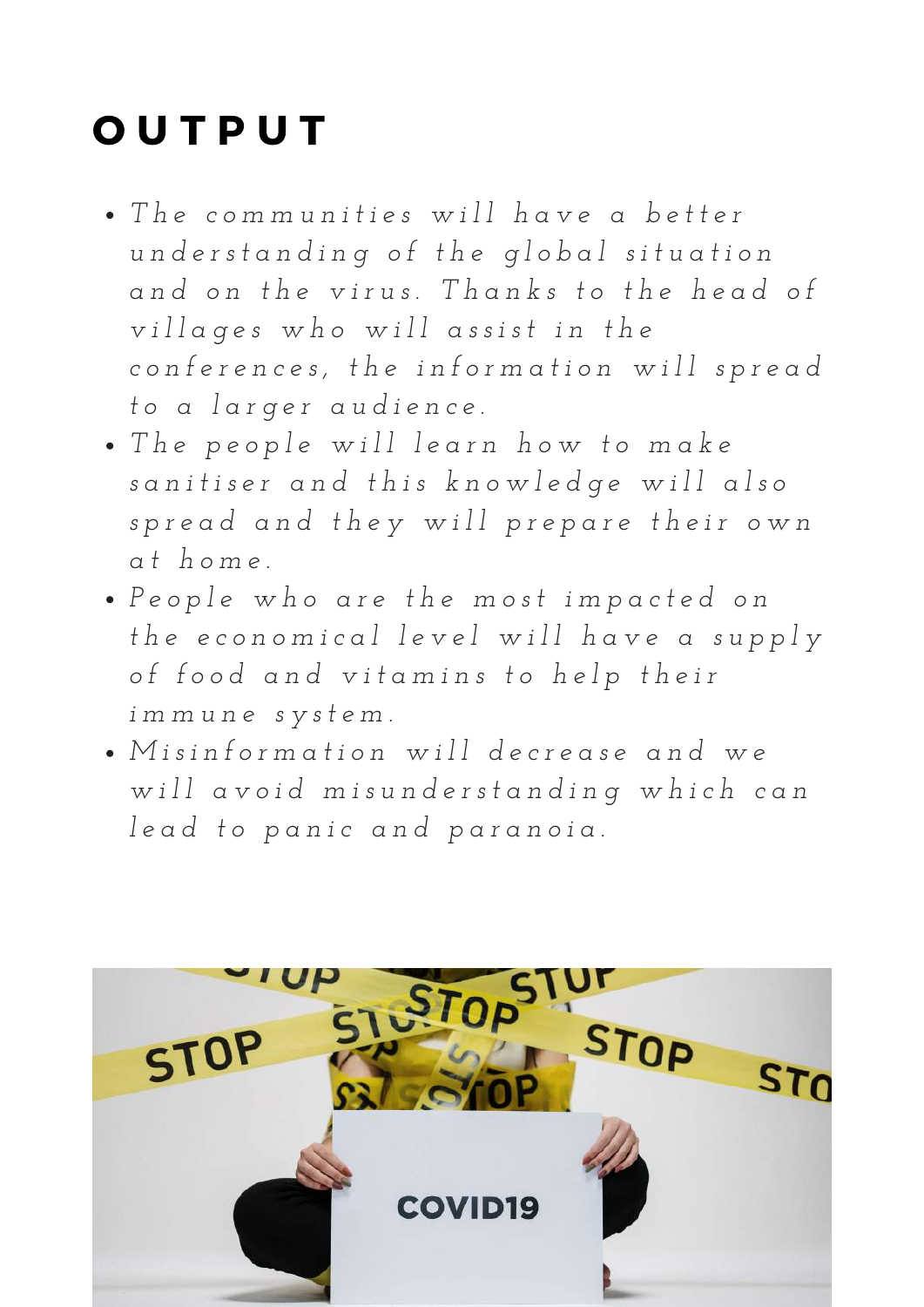#### HOW?

- · Organise information sessions in small groups (head of villages) during which health information will be transmitted about the virus - they will spread the information to the community after the *e v e n t ;*
- Rumah Sanur communities will support the distribution information to the local residences trough "Banjar" and "Kelurahan" to get the right data of the *l o c a l v i l l a g e r r e c i p i e n t s ;*
- Rumah Sanur Creative Hub will fully support the venue, giving us the place to organise the conferences and pick-up point area in Sanur (Denpasar);
- Advice on the importance of good hygiene and good nutrition during the *e p i d e m i c ;*
- Provide sanitary tools: anti bacterial soap and sanitiser in Partnership with some Good Friends, as follows:
- *. R u m a h S a n u r C r e a t i v e H U B* 1 .
- *U D . B O A & B a l i B a n a n a* 2 .
- *M i s e n i o & B a l i A s l i* 3 .

*T e m a n S a y u r* 4 .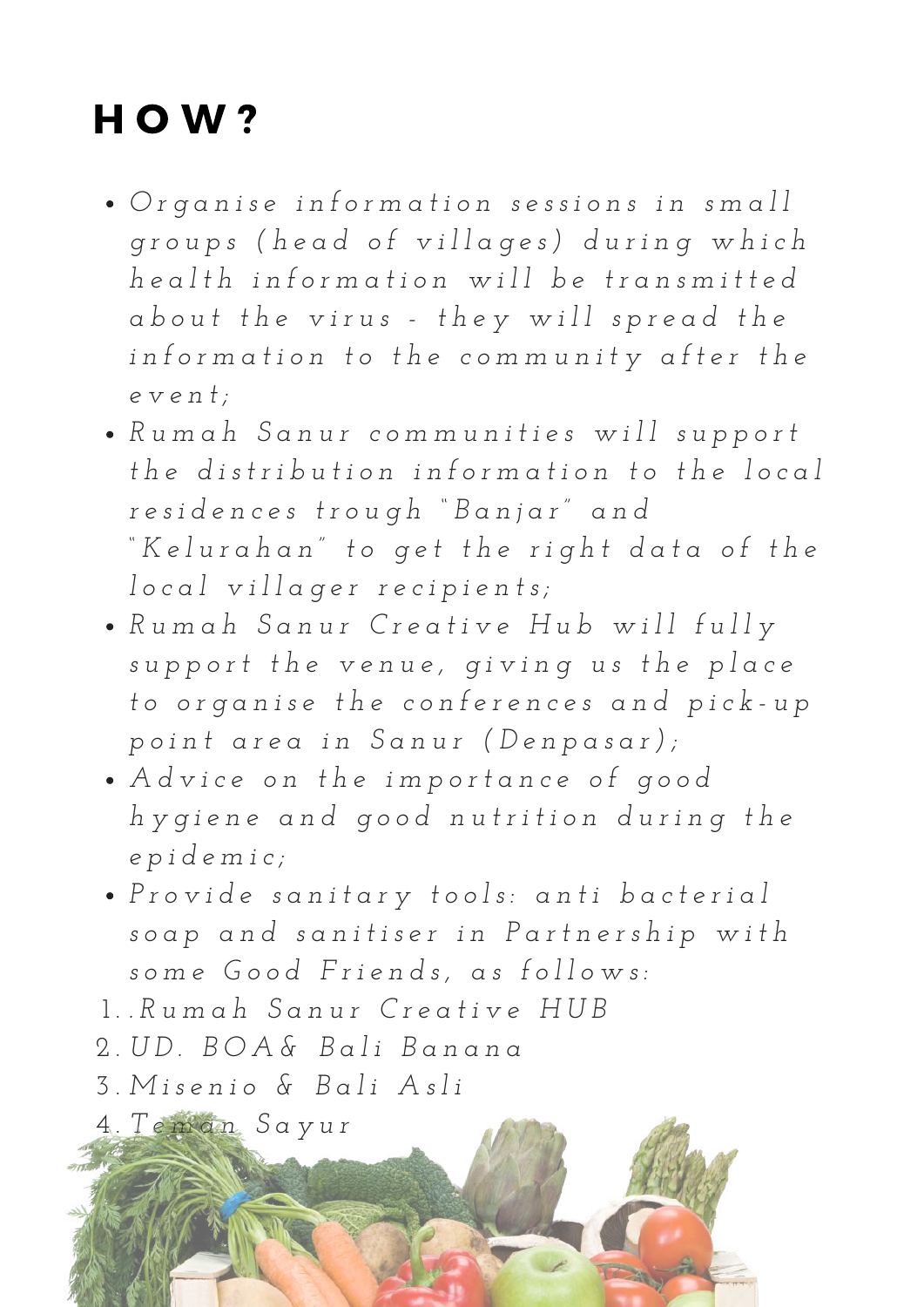### HOW?

- · During these sessions, we will also *l e a r n h o w t o m a k e s a n i t i s e r i n* collaboration with our partners and teach the basic measures to adopt to *s l o w t h e s p r e a d o f t h e v i r u s .*
- · Distribute fruits, vegetables, rice and tempeh, rich in nutrients and vitamins to the population the most affected by COVID-19; collaborated with Good Friends (UD BOA& Bali Banana and Teman Sayur) to supply the material (Rice, Vegetables, and Fruits) fresh from local farms to support economic *a c t i v i t i e s ;*
- Distribute brochures with all the information necessary to prevent the spread of the virus; social distance, hand-washing, how to act in case of symptoms, utility and good utilisation *o f t h e m a s k ;*
- · Distribute brochures of information about real or fake news to avoid *m i s i n f o r m a t i o n a n d p a n i c .*

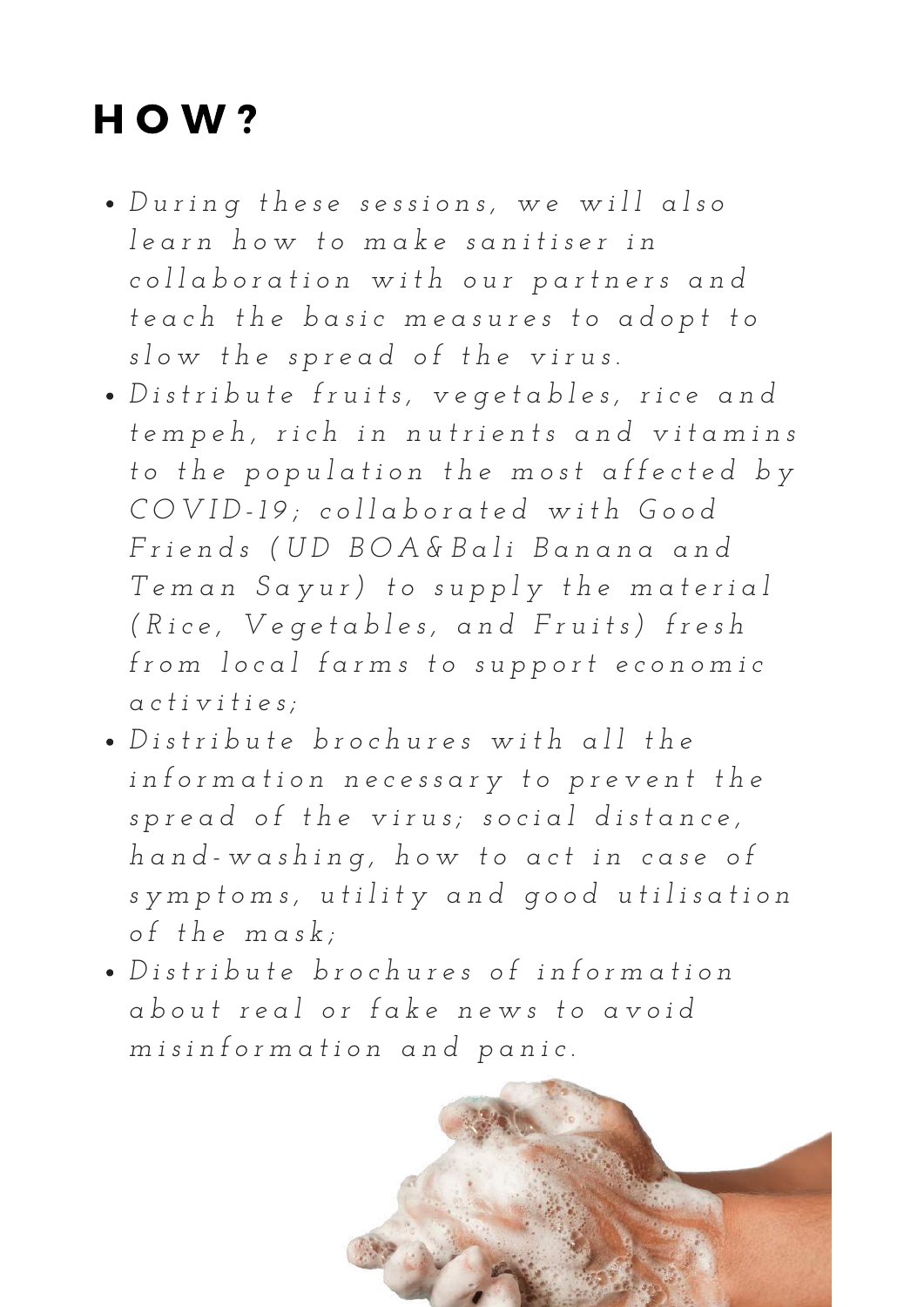#### WHY?

The first issue is the lack of information regarding protection, hygiene measures and the fake news that circulates. We must, therefore, inform communities about the virus and how to protect ourselves while avoiding creating panic.

The second one is that a large part of the population in Indonesia and Bali live daily. They sell during the day so they can afford food at night. The coronavirus crisis is drastically dropping their sales and therefore they can no longer afford *f o o d .*

We must all stand together in these special moments. This is why we will offer these "kits" and formation for free. It is just a drop of water in the ocean, but we hope it will inspire others to do  $th$ *e*  $same$ .

(\*) https://www.bps.go.id/subject/6/tenaga-kerja.html

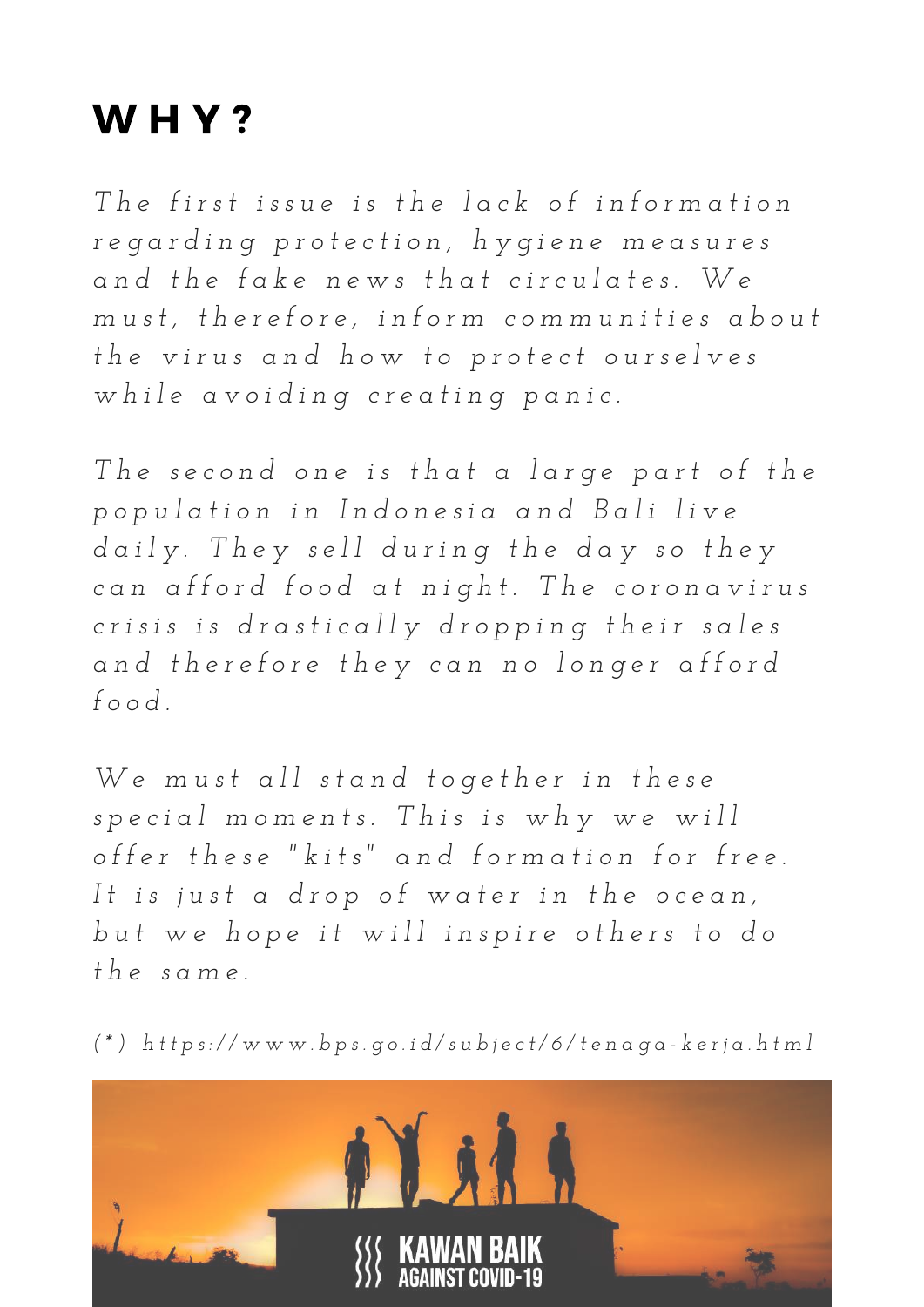In cooperation with: **C O V I D - 1 9 C O M M U N I T Y C A R E**







 $^{\circledR}$ misenio